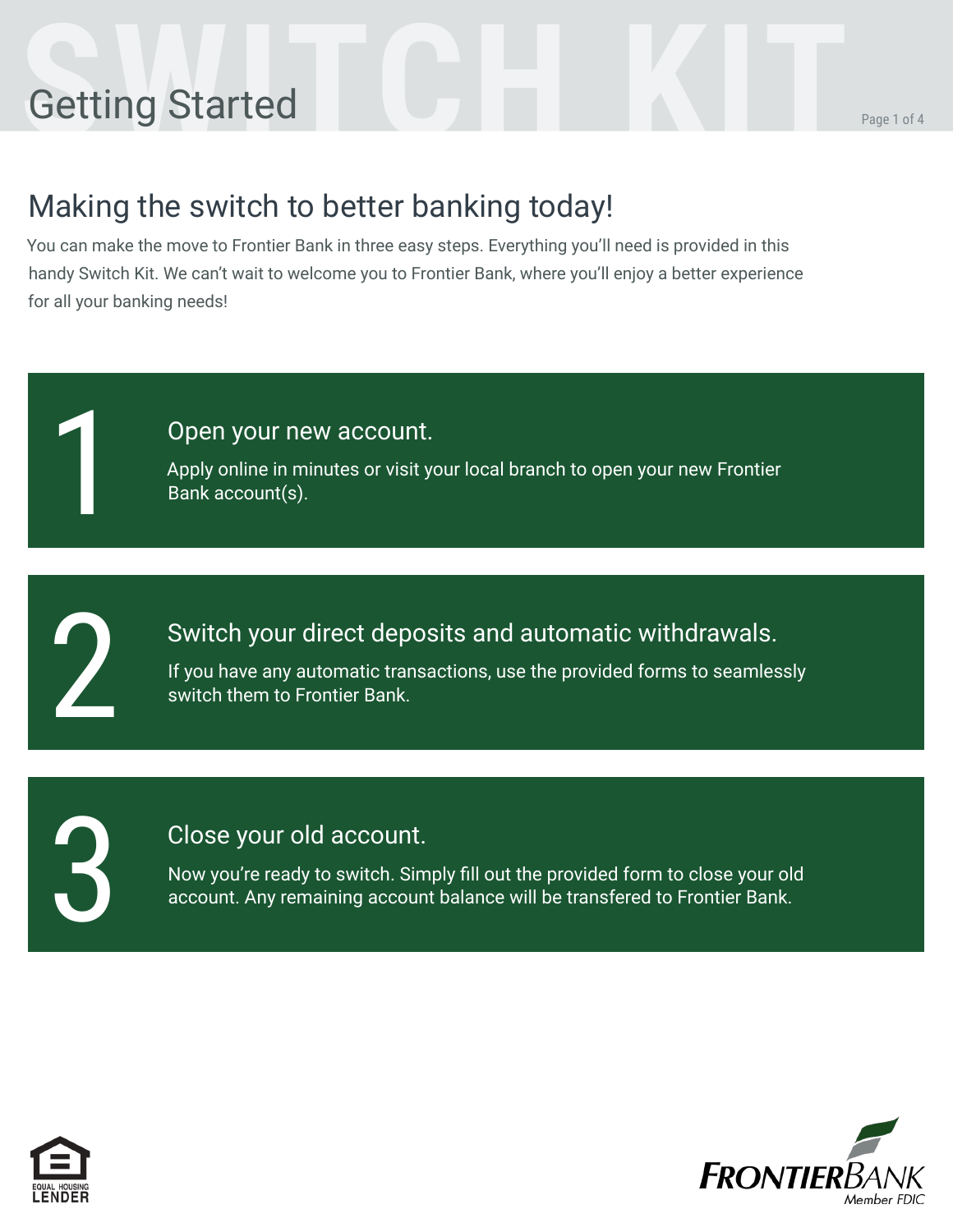## **Direct Deposit Authorization**

You can use your keyboard to fill out this form online, or you can print the form and complete it by hand.

Use this form to authorize your employer, retirement and pension funds, or any other agency to deposit your payment directly into your Frontier Bank account. Use one form for each direct deposit.

|                                          | <b>Notification of Direct Deposit Authorization Change</b>                             |           | <b>Direct Deposit Checklist:</b> |
|------------------------------------------|----------------------------------------------------------------------------------------|-----------|----------------------------------|
|                                          |                                                                                        |           | Use this list to remember all    |
| Company or Employer:                     |                                                                                        |           | your direct deposits you need    |
| Address:                                 |                                                                                        |           | to transfer. These are the most  |
|                                          |                                                                                        |           | common direct deposits.          |
| City, State, Zip:                        |                                                                                        |           | Payroll                          |
| Phone Number:                            |                                                                                        |           | Investments                      |
| Employee ID:                             |                                                                                        |           | Retirement Plans                 |
| (if applicable)                          |                                                                                        |           | <b>Social Security</b>           |
|                                          |                                                                                        |           |                                  |
|                                          | Effective immediately, please deposit the net amount of my check to my Frontier Bank   |           |                                  |
| account. I authorize (name of depositor) |                                                                                        |           |                                  |
|                                          | to automatically deposit funds into the account below. This authorization shall remain |           |                                  |
|                                          | in place until I have submitted a new authorization, or until this authorization is    |           |                                  |
| changed or revoked by me in writing.     |                                                                                        |           |                                  |
| Place an X next to your desired option.  |                                                                                        |           |                                  |
|                                          | Net amount to Frontier Bank CHECKING                                                   |           |                                  |
| Account #                                | Routing #                                                                              | 073921420 |                                  |
|                                          |                                                                                        |           |                                  |
| Account #                                | Net amount to Frontier Bank SAVINGS                                                    |           |                                  |
|                                          | Routing #                                                                              | 073921420 |                                  |
| Signature:                               |                                                                                        | Date:     |                                  |
|                                          |                                                                                        |           |                                  |
| Name:                                    |                                                                                        |           |                                  |
| Address:                                 |                                                                                        |           |                                  |
| City, State, Zip:                        |                                                                                        |           |                                  |
|                                          |                                                                                        |           |                                  |
| Phone Number:                            |                                                                                        |           |                                  |





Member FDIC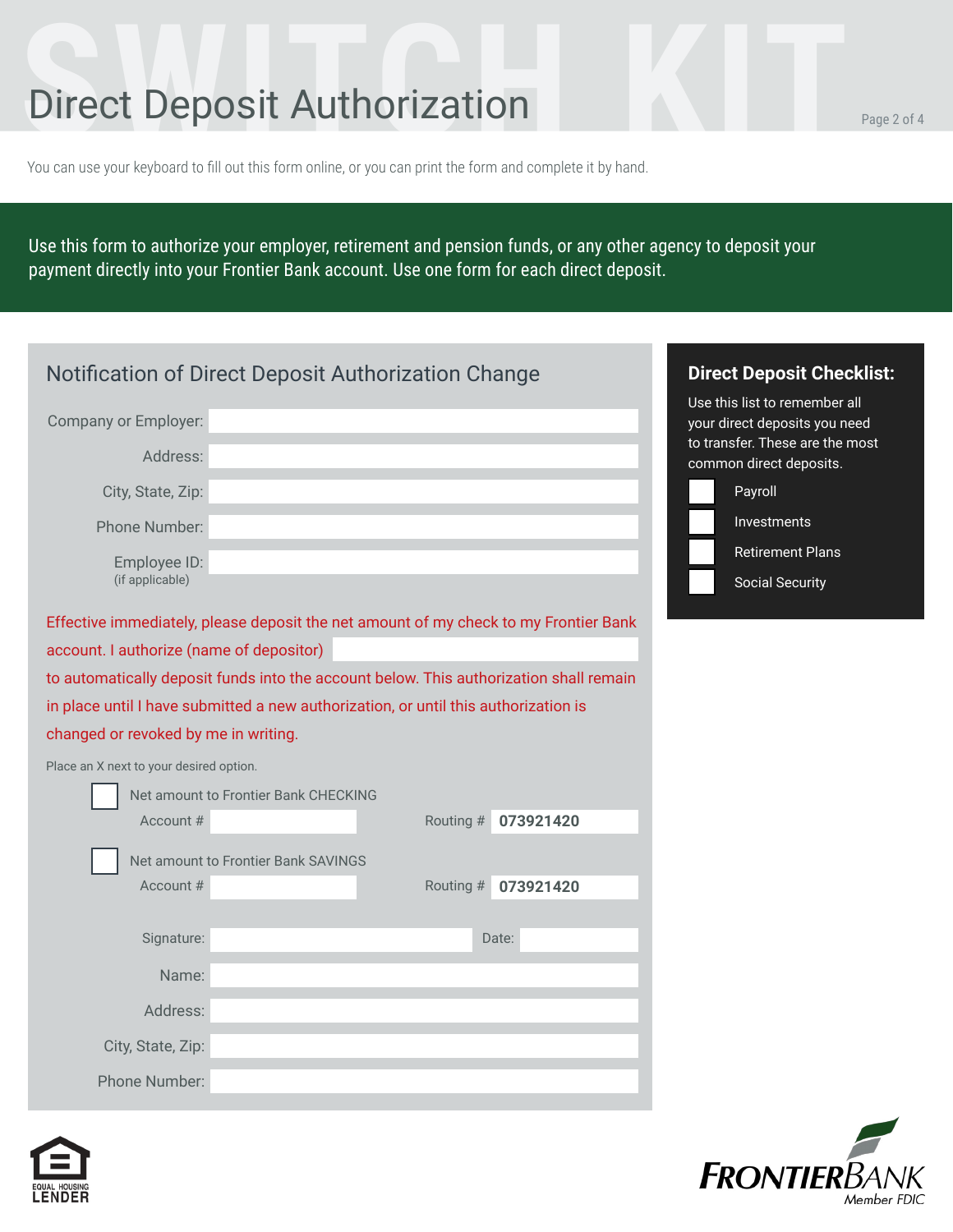## Automatic Withdrawal Authorization Page 3 of 4

You can use your keyboard to fill out this form online, or you can print the form and complete it by hand.

Use this form to authorize your employer, retirement and pension funds, or any other agency to deposit your payment directly into your Frontier Bank account. Use one form for each direct deposit.

|                                                                                                                                                                                                                              | Notification of Withdrawal Authorization Change                                 |                           |       | <b>Checklist</b> | <b>Automatic Withdrawal</b>                                |  |  |
|------------------------------------------------------------------------------------------------------------------------------------------------------------------------------------------------------------------------------|---------------------------------------------------------------------------------|---------------------------|-------|------------------|------------------------------------------------------------|--|--|
| Name of Company:                                                                                                                                                                                                             |                                                                                 |                           |       |                  | Use this list to remember all                              |  |  |
| <b>Account Number:</b>                                                                                                                                                                                                       |                                                                                 |                           |       |                  | your automatic payments you<br>need to transfer. These are |  |  |
| Payment Amount:                                                                                                                                                                                                              |                                                                                 |                           |       |                  | some of the most commonly<br>used automatic payments.      |  |  |
| Address:                                                                                                                                                                                                                     |                                                                                 |                           |       |                  | Home Mortgage                                              |  |  |
| City, State, Zip:                                                                                                                                                                                                            |                                                                                 |                           |       |                  | Auto Loans                                                 |  |  |
| Phone Number:                                                                                                                                                                                                                |                                                                                 |                           |       |                  | <b>Utilities</b>                                           |  |  |
|                                                                                                                                                                                                                              | Please change my automatic withdrawal from the following account:               |                           |       |                  | Insurance                                                  |  |  |
| <b>Financial Institution:</b>                                                                                                                                                                                                |                                                                                 |                           |       |                  | Cable/Internet                                             |  |  |
|                                                                                                                                                                                                                              |                                                                                 |                           |       |                  | Gym/Club Memberships                                       |  |  |
| Account #:                                                                                                                                                                                                                   |                                                                                 | Bank Routing #:           |       |                  | <b>Credit Cards</b>                                        |  |  |
|                                                                                                                                                                                                                              | Please make all <i>future</i> automatic withdrawals from the following account: |                           |       |                  | <b>Investments</b>                                         |  |  |
| Financial Institution: Frontier Bank                                                                                                                                                                                         |                                                                                 |                           |       |                  | Subscriptions                                              |  |  |
|                                                                                                                                                                                                                              |                                                                                 |                           |       |                  | <b>Charity Donations</b>                                   |  |  |
| Account #:                                                                                                                                                                                                                   |                                                                                 | Bank Routing #: 073921420 |       |                  |                                                            |  |  |
| Thank you very much.<br>This authorization will remain in effect until I have submitted to you a new authorization, or until<br>you have been notified by me in writing that this authorization has been changed or revoked. |                                                                                 |                           |       |                  |                                                            |  |  |
| Signature:                                                                                                                                                                                                                   |                                                                                 |                           | Date: |                  |                                                            |  |  |
| Name:                                                                                                                                                                                                                        |                                                                                 |                           |       |                  |                                                            |  |  |
| Address:                                                                                                                                                                                                                     |                                                                                 |                           |       |                  |                                                            |  |  |
| City, State, Zip::                                                                                                                                                                                                           |                                                                                 |                           |       |                  |                                                            |  |  |
| Phone Number:                                                                                                                                                                                                                |                                                                                 |                           |       |                  |                                                            |  |  |